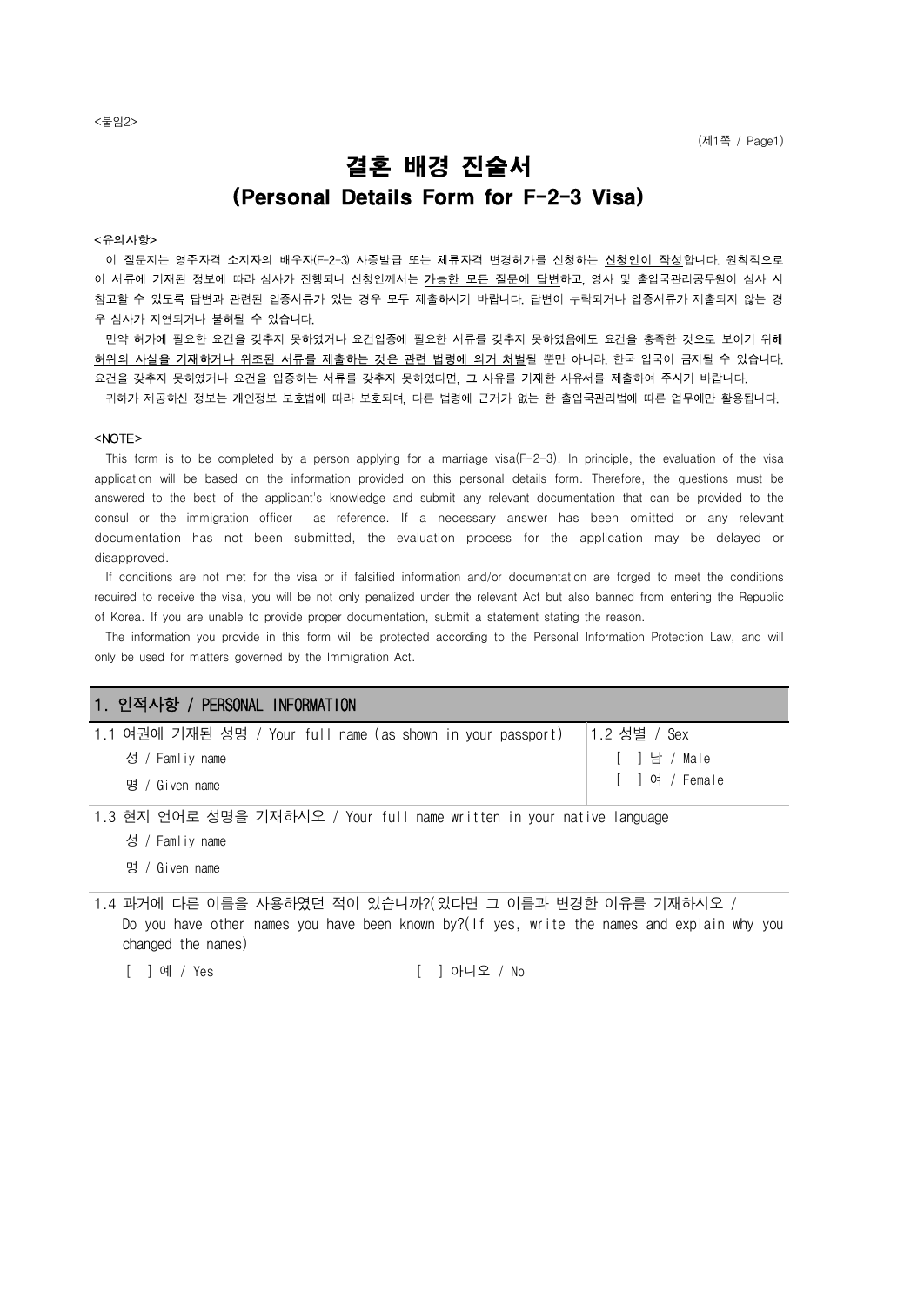# 2. 가족 및 혼인관계 / YOUR FAMILY AND SPOUSE

2.1 신청인의 부모, 형제, 자매가 혼인에 대해 알고 있습니까? (초청인에게 형제, 자매, 자녀가 있는 경우 빠짐없이 모두 작성하여야 하며, 작성 공간이 부족한 경우 별지로 작성. 사망한 경우 생년월일에 '사망'으로 기재) Do your parents, brothers, and sisters know about your marriage? (If you have brothers and sisters, please include details for all of them below, and if you do not have enough space, please attach a separate statement. If not living, write 'DECEASED' in the 'Date of birth' column below.)

| 관계<br>Relation<br>to you | 성<br>Family name | 명<br>Given name | 생년월일<br>Date of birth | 혼인인지여부<br>Whether aware of<br>your marriage or not |
|--------------------------|------------------|-----------------|-----------------------|----------------------------------------------------|
| 부                        |                  |                 |                       | 안다 / 모른다                                           |
| Father                   |                  |                 |                       | Know / Doesn't Know                                |
| 모                        |                  |                 |                       | 안다 / 모른다                                           |
| Mother                   |                  |                 |                       | Know / Doesn't Know                                |
|                          |                  |                 |                       | 안다 / 모른다                                           |
|                          |                  |                 |                       | Know / Doesn't Know                                |
|                          |                  |                 |                       | 안다 / 모른다                                           |
|                          |                  |                 |                       | Know / Doesn't Know                                |
|                          |                  |                 |                       | 안다 / 모른다                                           |
|                          |                  |                 |                       | Know / Doesn't Know                                |
|                          |                  |                 |                       | 안다 / 모른다                                           |
|                          |                  |                 |                       | Know / Doesn't Know                                |
|                          |                  |                 |                       | 안다 / 모른다                                           |
|                          |                  |                 |                       | Know / Doesn't Know                                |

#### 2.2 신청인은 과거에 혼인한 적이 있습니까?

Have you ever been married to a person other than your current spouse before?

[ ] 예 (아래 표를 작성) / Yes (Please provide details about your previous marriages)

[ ] 아니오 / No

| 배우자의 성명<br>Name of previous spouse | 생년월일<br>Date of birth | 배우자의 국적<br>Nationality | 혼인기간<br>Marriage period |        |                             |        |                   |  |
|------------------------------------|-----------------------|------------------------|-------------------------|--------|-----------------------------|--------|-------------------|--|
|                                    |                       |                        | $\sim$                  | $\sim$ | $\sim$ $\sim$ $\sim$        | $\sim$ | <b>Contractor</b> |  |
|                                    |                       |                        | $\blacksquare$          | $\sim$ | $\sim$ $\sim$ $\sim$ $\sim$ | $\sim$ | <b>Contractor</b> |  |

# 2.3 현재 배우자 이외에 혼인관계를 유지하고 있는 다른 배우자가 있습니까?

Is there another person that you maintain marital relations with other than your current spouse?

[ ] 예 / Yes [ ] 아니오 / No

## 2.4 신청인은 과거 혼인관계에서 출생한 자녀가 있습니까?

Do you have children from your previous marriages?

- [ ] 예 (아래 표를 작성) / Yes (Please provide details about child)
- [ ] 아니오 / No

| 자녀의 성명<br>Name of child | 생녀월일<br>Date of birth | 자녀의 국적<br>Nationality | 현재 양육하고 있는 사람<br>Person charged with custody of child |
|-------------------------|-----------------------|-----------------------|-------------------------------------------------------|
|                         |                       |                       |                                                       |
|                         |                       |                       |                                                       |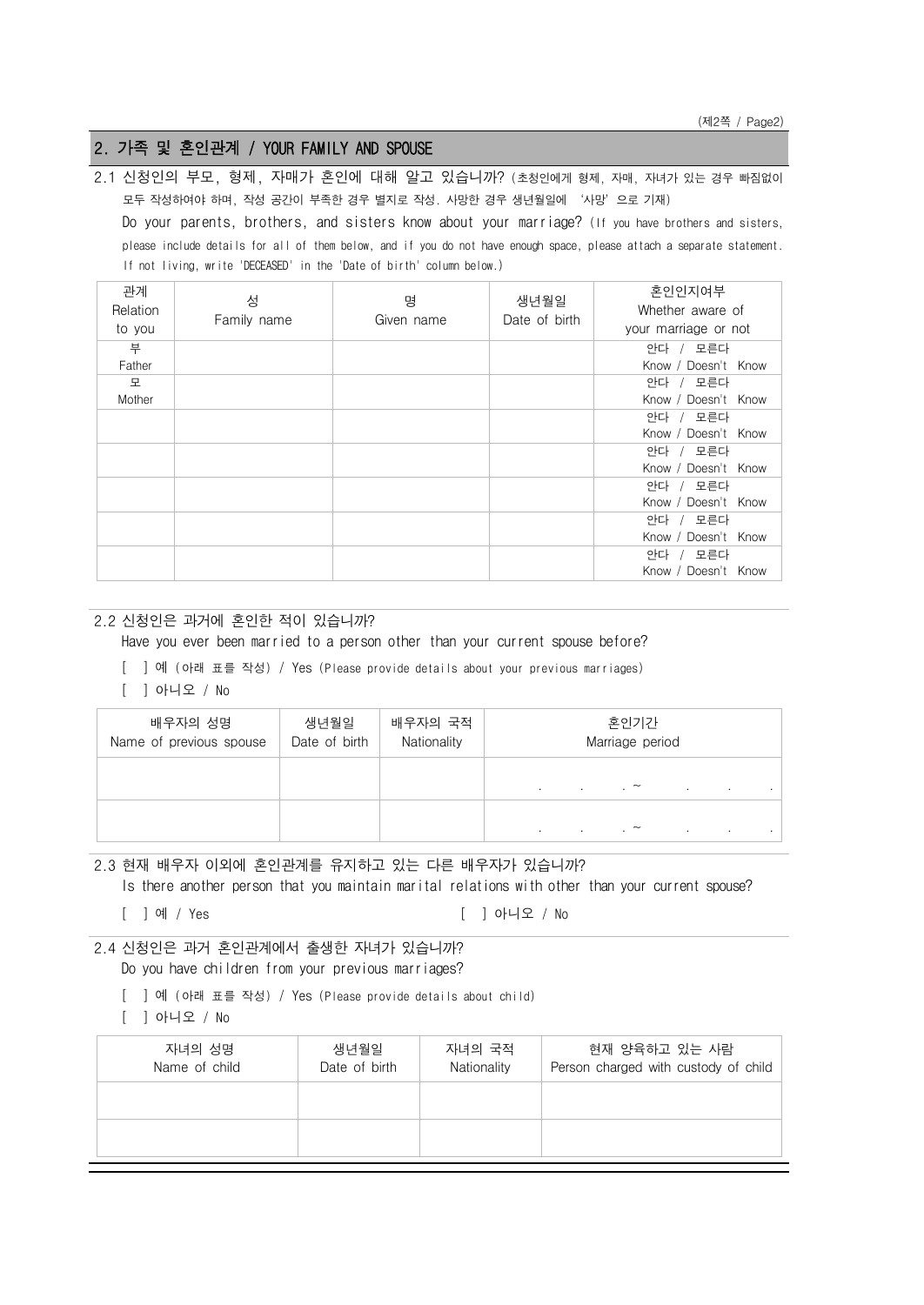# 3. 과거 입국경력 / HISTORY OF YOUR PAST ENTRIES

3.1 신청인은 과거 한국에 방문한 적이 있습니까? / Have you ever visited the Republic of Korea before?

- [ ] 예(아래 표를 작성) / Yes (Please provide details about your visit)
- [ ] 아니오 / No

| 방문기간<br>Duration of visit |                                                                |                                    | 방문목적<br>Purpose of visit | 방문한 지역<br>Place you visited |
|---------------------------|----------------------------------------------------------------|------------------------------------|--------------------------|-----------------------------|
| $\mathbf{r}$              | $\sim$ $\sim$ $\sim$ $\sim$ $\sim$ $\sim$<br><b>Contractor</b> | <b>Contract Contract</b><br>$\sim$ |                          |                             |
| $\sim$                    | and the contract of the contract of the<br>the control of the  | <b>Contract Contract</b><br>$\sim$ |                          |                             |
| $\sim$<br>$\sim$          | $\sim$ $\sim$<br>$\sim$                                        | $\sim$<br>$\cdot$                  |                          |                             |

(\* 3회 이상 방문한 경우 가장 최근에 방문한 기록을 기재)

(\* If you visited the Republic of Korea more than 3 times, provide details about the most recent visit.)

#### 3.2 과거 한국 정부로부터 입국거부, 입국금지되거나 강제퇴거 또는 출국명령을 받은 적이 있습니까?

 Have you ever been refused entry, banned, forcibly expelled, deported, or otherwise required to leave the Republic of Korea from the government of the Republic of Korea before?

[ ] 예 (아래에 관련 일시, 사유 등을 상세히 기재하시오) / Yes (please provide details)

[ ] 아니오 / No

# 4. 서류작성 시 도움 여부 / ASSISTANCE WITH THIS FORM

4.1 이 초청장을 작성하는데 다른 사람의 도움을 받았습니까? Did you receive assistance in completing this form?

- [ ] 예 (아래 사항을 기재하시오) / Yes (Provide details below)
- [ ] 아니오 / No

| 성명<br>Name | 주소<br><b>Address</b> | 연락처<br>Phone number | 신청인과의 관계<br>Relation to you |
|------------|----------------------|---------------------|-----------------------------|
|            |                      |                     |                             |
|            |                      |                     |                             |